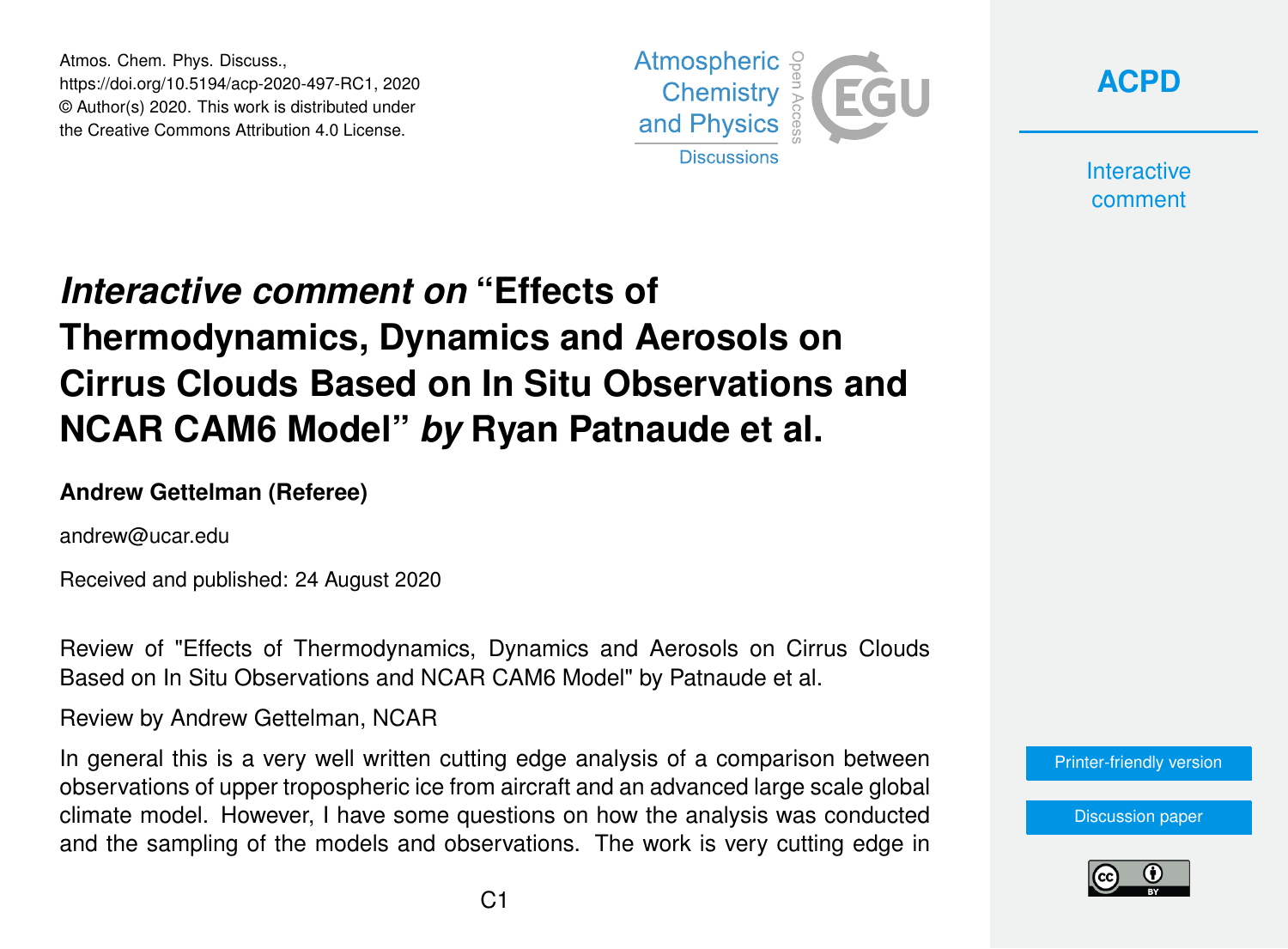the detail of the comparisons, but probably needs a few more pieces of description, and more information perhaps to back up the analysis. I think the manuscript needs some substantial revisions before it will be acceptable for publication in Atmospheric Chemistry and Physics.

1. In general, I am concerned that the comparison between the model and observations is not sampling them the same way. It does not seem as if the observations are averaged over a model grid box length before actually reporting values. This should be clarified.

2. But fundamentally, when this is done, you get a distribution of individual observations which make up a size distribution. In CAM6, it reports a single mass and number for clouds in a grid box. But this represents a size distribution itself. These size distributions can be compared: it may be that the mass and number is distributed differently than the observations. Gettelman et al 2020, in Press, JGR illustrates this method. You can plot the size distributions from the model by reconstructing the distributions from the model equations.

Gettelman, A, Charles G. Bardeen, C. S. McCluskey, and E. Jarvinen. "Simulating Observations of Southern Ocean Clouds and Implications for Climate." J. Geophys. Res., 2020. https://doi.org/10.1029/2020JD032619.

3. This leads to my next point. The lack of observations below 62 microns diameter means there may be a significant amount of missing ice in the observations. Have you used the distribution functions to truncate the model size, number and mass to reflect this? If not, it's going to make the comparison even worse. If so, there may be an issue just with the size distributions themselves (see earlier point).

4. I find it hard to imagine that a climate model can produce 30x less ice than observed and still produce reasonable radiative fluxes, particularly for the Outgoing Longwave Radiation. Maybe I am wrong. It's even worse if the model has small ice that is not seen in the observations, but it's explainable if you have removed all the small crystals

**[ACPD](https://acp.copernicus.org/preprints/)**

**Interactive** comment

[Printer-friendly version](https://acp.copernicus.org/preprints/acp-2020-497/acp-2020-497-RC1-print.pdf)

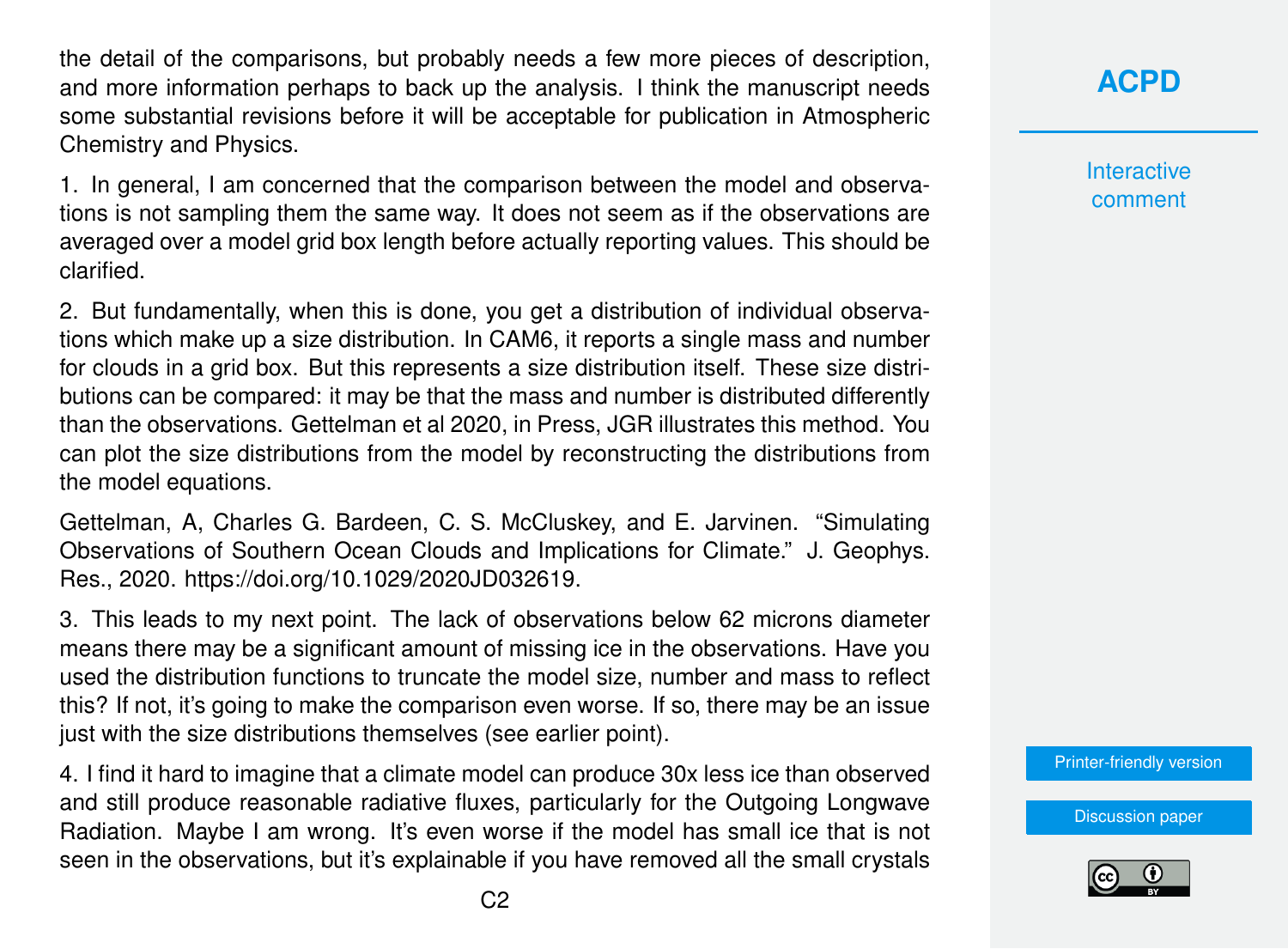already. But since you are actually deriving IWC from a distribution of particles, it seems possible that the assumptions you are making may be very wrong (i.e. the number/size v. IWC relationship). What is the uncertainty here? See specific comment below.

5. Also, there is very little commentary on whether the nudged or free running reproduces observations better. At least not in the conclusions. I think there were some vague comments about the simulations being 'similar'. Is there no appreciable difference?

Specific Comments:

Page 2, L43: there are IWC observations and compilations that go back decades. Much of it by Heymsfield. Please cite some earlier work.

Page 2, L51: Fu and collaborators and Mitchell and collaborators have done some work with CALIPSO that might be relevant here, particularly for occurrence and particle size. IWC from CALIPSO is harder.

Page 4, L107: CAM6-nudg? Typo? Seems like you are using this throughout, but I don't see it defined.

Page 4, L110: Are you going to test the impact of this assumption? Does CAM6 have a similar or close relationship between IWC and number/size?

Page 4, L113: since CAM6 has 2 moments and a distribution, wouldn't it be wise to show the size distribution from observations (not just the mean diameter) and from CAM to see if there are biases in the shape or in parts of the size distribution?

Page 4, L119: 1hz is only maybe 200m horizontal. How can that be compared with a global model at 100km resolution?

Page 4, L121: does CAM6 also use Murphy and Koop? Could that be an issue (probably not).

## **[ACPD](https://acp.copernicus.org/preprints/)**

**Interactive** comment

[Printer-friendly version](https://acp.copernicus.org/preprints/acp-2020-497/acp-2020-497-RC1-print.pdf)

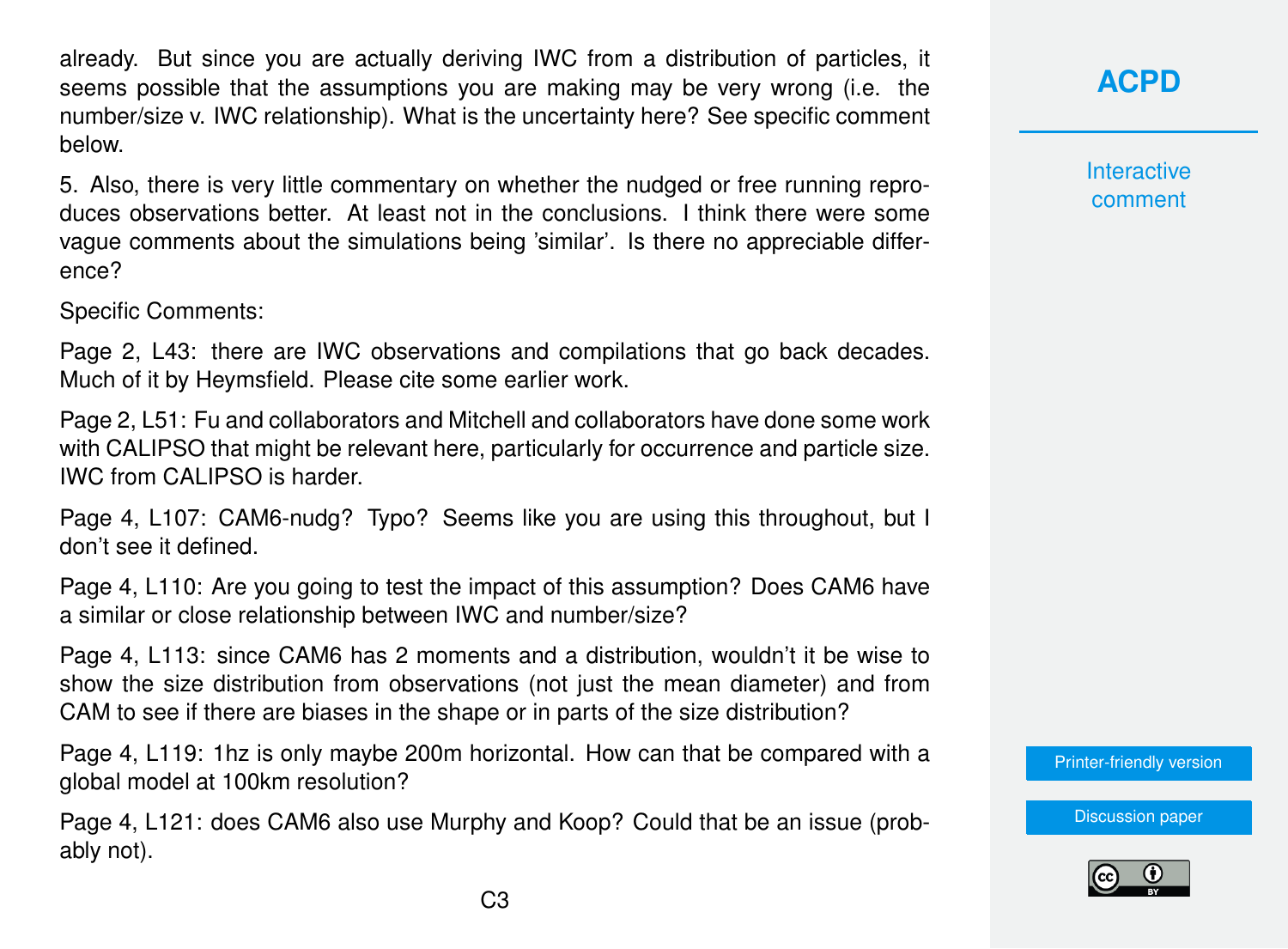Page 4, L123: whereas  $\hat{a}$ AT > where

Page 4, L128: you might note that some latitudes have some very different regimes.

Page 5, L138: I'm not sure I found where this size cutoff is noted. Is it wise to proceed with only half the size distribution? Seems like that would strongly affect how forceful you can make the conclusions. It also means the model needs to be sampled carefully.

Page 5, L140: so I assume this is then a sampling bias to your observational data set?

Page 5, L150: it would be also worth noting the most ice relevant adjustments in CAM6: the use of hoose et al mixed phase ice nucleation, and shi ET al modifications for preexisiting ice.

Page 6, L169: this is a pretty substantial limitation and should be noted much earlier in the text and even have caveats in the abstract. Showing model size distributions I think is critical here. Are you calculating simulated IWC without the small particles? Would that skew the results?

Page 6, L172: as noted above I think the method here is critical. Please describe it. I would feel more comfortable if you show he size distribution by deriving it from the mu and lambda of the gamma distributions, to understand the truncation issue.

Page 6, L177: I suggest that this is a major limitation of correlating Na500 with INP at the temperatures you are working with: INP activation is a strong function of temperature.

Page 6, L187: do you want to comment why here? SH is oceanic, NH is contintential.

Page 6, L190: tropical regions with colder temps might have more small crystals. Would this affect the CAM v. OBS results? I'm concerned you have not filtered the cam results by truncating size distributions.

Page 6, L194: I find the fact that you can get the OLR right with 10x less ice a little bit strange. Does ice mass not mater as all? Or does the di change compensate? Or **[ACPD](https://acp.copernicus.org/preprints/)**

**Interactive** comment

[Printer-friendly version](https://acp.copernicus.org/preprints/acp-2020-497/acp-2020-497-RC1-print.pdf)

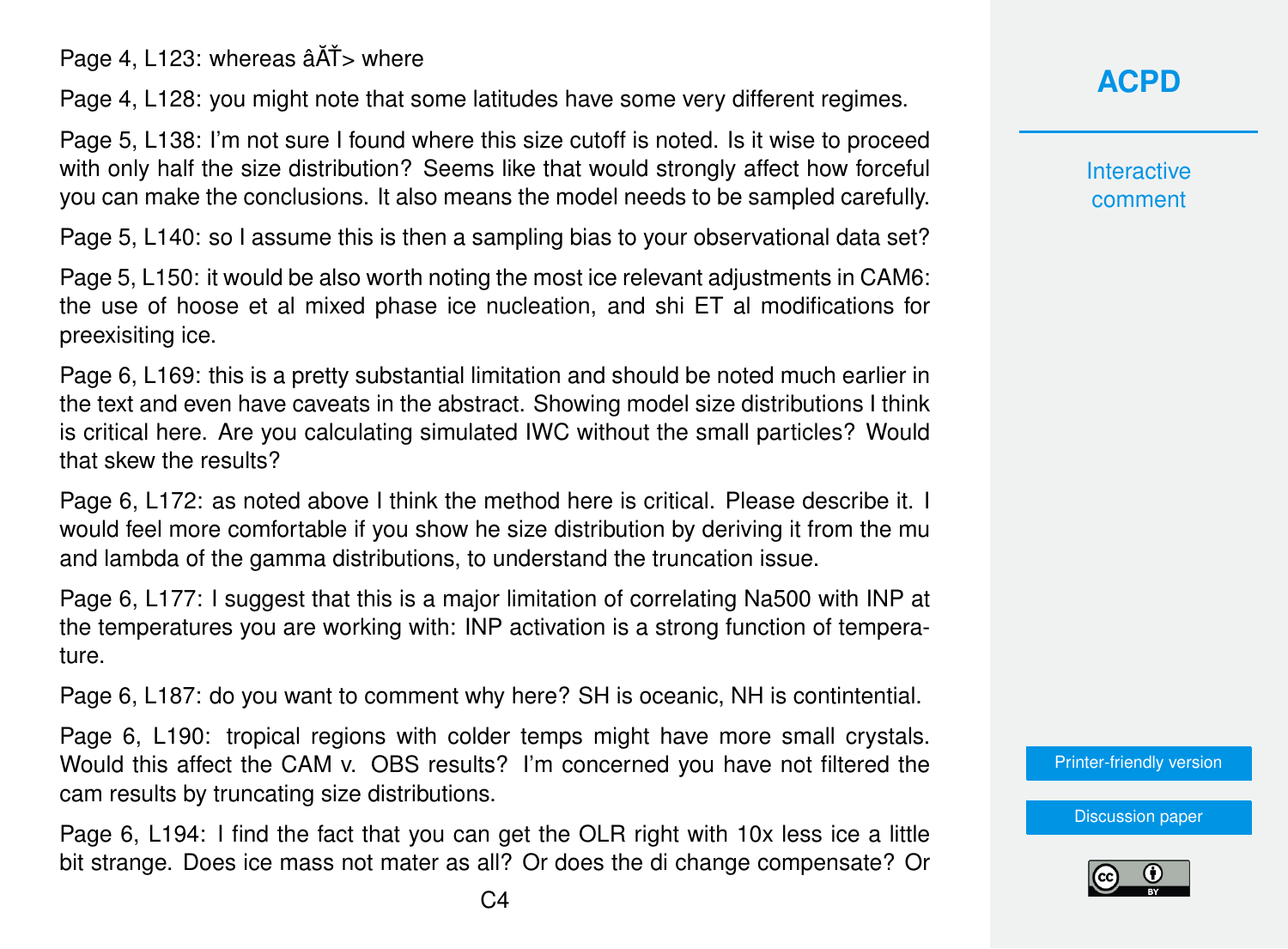is the underestimation a product of the Observations really missing a lot of small ice? These don't seem to work the same way. So I am concerned that you are comparing 1hz IWC v. 100km IWC and this is producing anomalous results.

Page 7, L208: the more interesting comparison to me with Righi ET al 2020 would be how they did their comparisons between model and observations, and what sensitivity and size range did their data have? Is it the same or different than here?

Page 7, L215: is the RHI data averaged over similar ranges to the cam observations? It would seem this would be required for a reasonable comparison.

Page 7, L225: it's half the scale of the CAM simulations. Also, note that CAM has a wsub minimimum value of a few cm/s, and in upper trop clear sky it's probably at that limit.

One complication is that wsub comes from TKE as you note, which comes from the turbulence scheme. High wsub indicates convection and turbulence would be active, so the pathway for freezing may be very different, as active convection would create liquid that would either be homogenously frozen in the microphysics or frozen with specified size in the macro physics. It would not run through the activation code. I.e. high wsub might just indicate convective outflow. Can you check this?

Page 8, L255: decrease

Page 9, L262: is rhmini set to 80% in the simulations? How is ice formed? With a RH threshold? I am not sure CAM 6 has such a closure. Please state the value. The Gettelman et al 2010 reference is for CAM5.

Page 9, L266: have you shown where in parameter space (RHI, Temp, Di, Ni) the IWC is most biased in the observations? I think it would be great to summarize this in the text. Maybe this comes later?

Page 9, L269: this gets back to sampling. And remember the model represents a distribution, which you should plot I think. There is variability in a single value in the **[ACPD](https://acp.copernicus.org/preprints/)**

**Interactive** comment

[Printer-friendly version](https://acp.copernicus.org/preprints/acp-2020-497/acp-2020-497-RC1-print.pdf)

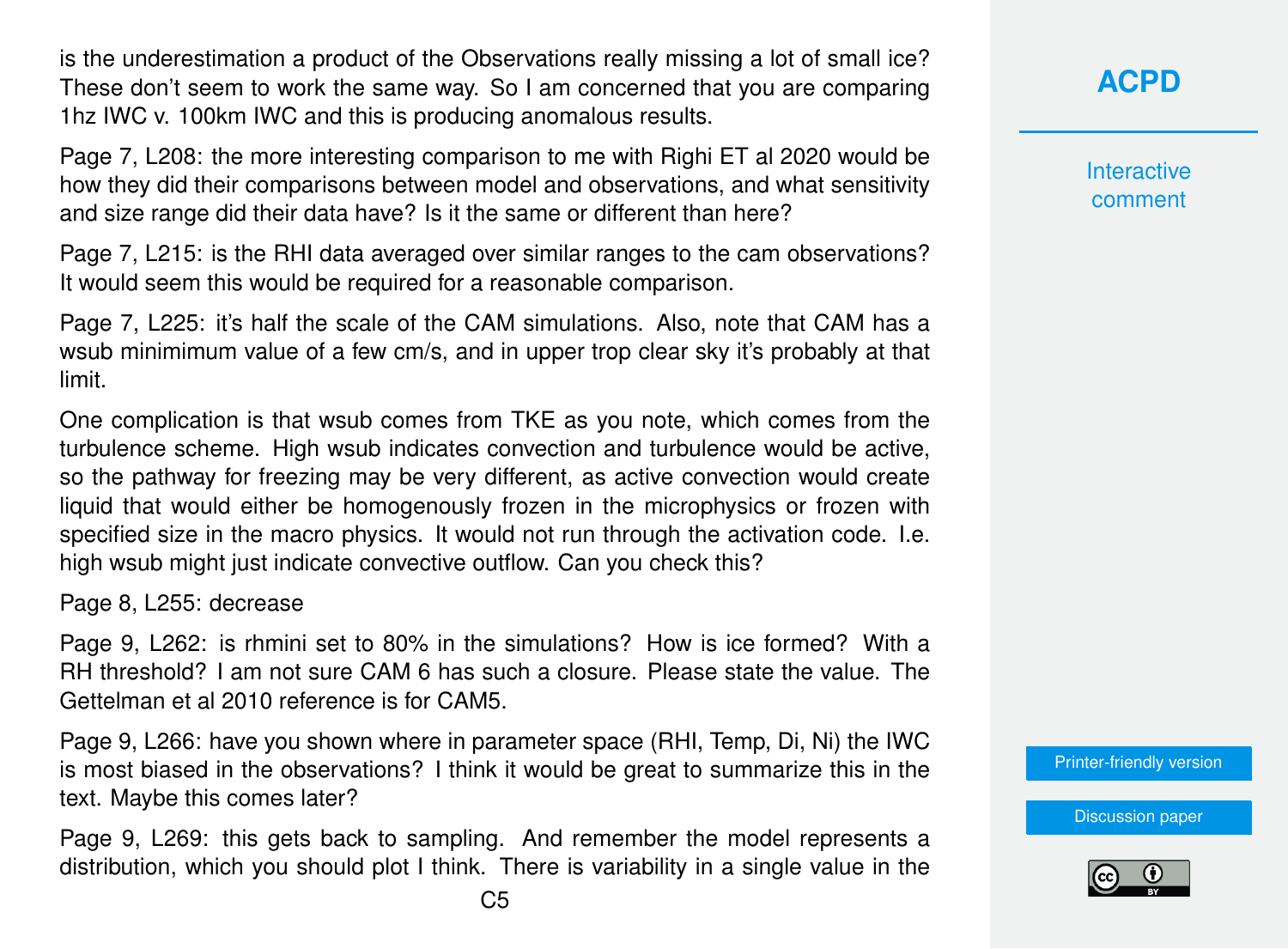model. It's not one value.

Page 9, L278: see above. The ice formation mechanism in CAM might not be what you think in the presence of convection at cirrus temps.

Page 9, L281: I do not think using cloud fraction here is wise. Cloud fraction is a function of scale as well as the detection threshold: if the OBS don't see any Di < 65um, that will skew things itself relative to CAM. Maybe you should use something easier to make consistent between model and OBS. I'm not sure what that is, maybe Ni since it is an in cloud only quantity.

Also, can you sample aerosols in cloud in the Obs? If not, then are you filtering that out of the model?

Page 10, L300: it's not clear to me there was much shown with the CAM6 free running simulations. I assume you will summarize Any differences later in this section?

Page 10, L304: since zonal locations in each latitude band are narrow, are you sure this is general and not just a land-sea contrast? Is it anthropogenic aerosols or just land v. ocean?

Page 11, L325: could the model just be producing smaller crystals that are not seen in the observations when Na100 is large?

Page 11, L330: this statement is a bit to grandiose: it's not really comprehensive and there are a limited set of factors.

Page 11, L331: some more summary of what the results actually said here is warranted. What did you discover about geographical locations?

Also, I'm not sure zonal averages are that helpful if the mix regimes, as noted earlier.

Page 11, L332: I'm still not sure the comparisons and elimination from the model of small ice are done correctly.



**Interactive** comment

[Printer-friendly version](https://acp.copernicus.org/preprints/acp-2020-497/acp-2020-497-RC1-print.pdf)